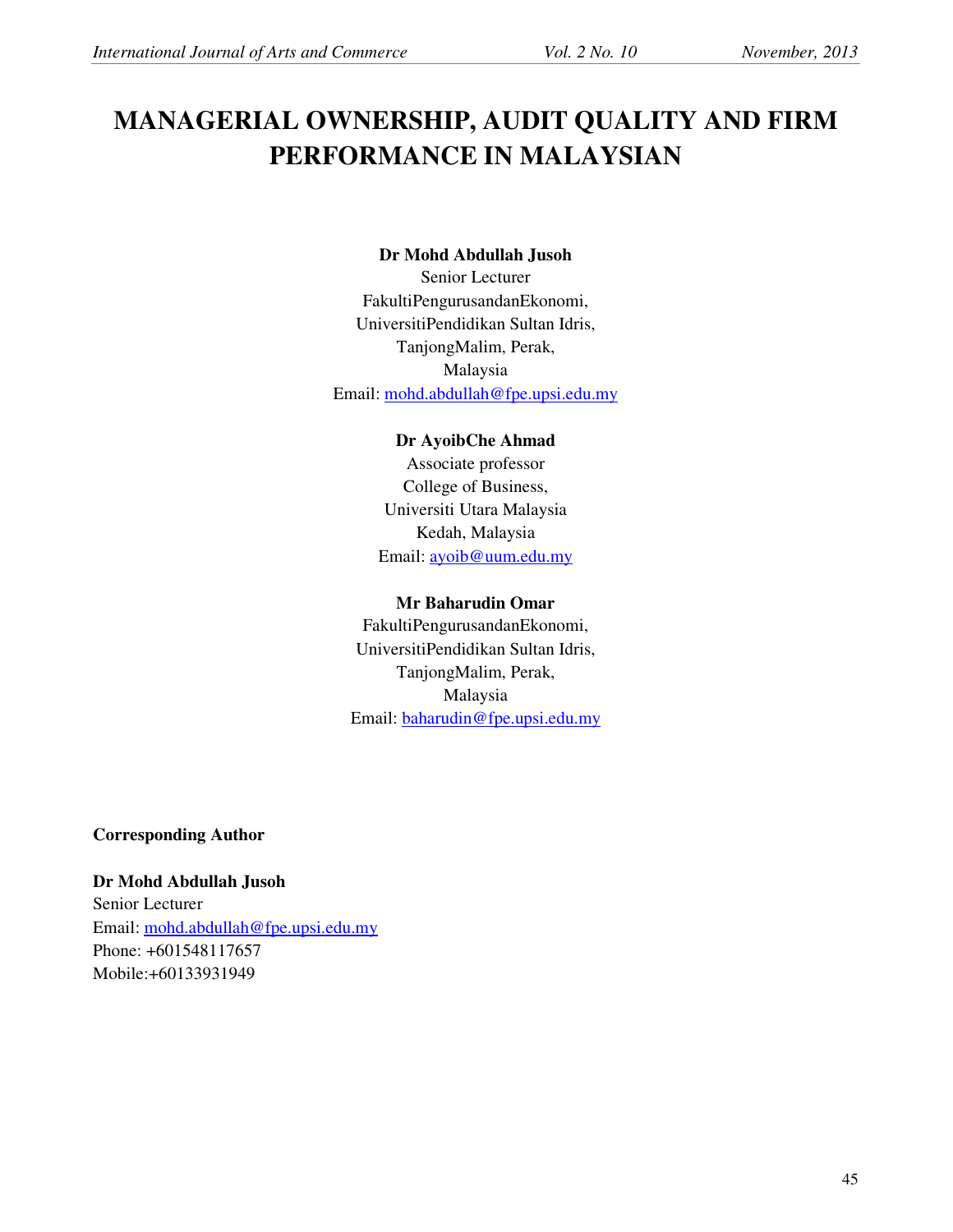#### **Abstract**

*The separation of ownership and management functions in modern corporations and the presence of information asymmetric produce the possibility of principal-agent conflict. This study investigates the relationship between managerial ownership and company performance of public listed companies in Malaysia. Further, this study investigates the effect of audit quality on company performance. As multivariate regression is used to analyze the data in this study, assumptions of multicollinearity, hemoscedasticity and linearity are also tested. Furthermore, this study applied the F-test, Chow test and Hausman test to determine the best statistical method. The analysis utilizing GLS fix effects estimations technique is applied. The results showed that the managerial ownership had negative and significant relationship with ROA and Tobin's Q. Therefore, the managerial ownership does not influence corporate performance in Malaysia and the principal agent problems cannot be solved through an increase of managerial ownership.Further, audit quality showed positively effect to both of performance indicators. This provide that the external audit provides the monitoring device to reduce information asymmetry between the managers and the shareholders* 

**Keywords**: Corporate ownership, Audit quality, Performance, Malaysia

#### **1.0 Introduction**

The effect of ownership structure on company performances is an important subject and debatable in corporate finance and accounting literatures. Empirical studies have not reached a conclusive finding regarding the effect of ownership structure on company performance. Majority of the previous studies are based on developed market such as United States (US) and United Kingdom (UK) where the ownership is widely dispersed. It is widely accepted that concentrated ownership has the potential to limit agency problem and reduce agency cost and therefore improves the company performance (Jensen and Meckling, 1976). This is due to efficient monitoring by higher concentrations shareholders through stronger incentives and more power by appointing directorship in order to monitor manager at lower cost. La Porta, Lopez-de-Silanes, Shleifer and Vishny (1997) showed that the average of ownership in 49 countries by three largest shareholders is 46 percent. Further study by La Porta, Lopez-de-Silanes and Shleifer (1999) stated that the control is often concentrated within a family which is typically the founder of companies or their descendants. Shareholders with large ownership in the company showed more willingness to play an active role in corporate decision making since they realize the outcome of the monitoring effort. Hence, this study attempts to investigate the relationship between managerial ownership and company performance of public listed companies in Malaysia. Further, this study investigates the affect of audit quality to company performance.

#### **2.0 Literature Review**

The literature suggests that in concentrated ownership, the role of large shareholders and the absence of corporate control mechanism are dominant in developing economies. The research on ownership structure is interesting in Malaysia and other emerging countries since they are characterize by high ownership concentration which the shareholders are holding control in companies (Faccio and Lang 2002). High concentration ownership and less investor protection create the conflict between the majority and the minority shareholders (Sheilfer and Vishny 1997; La Porta et al. 1999). In concentration ownership companies, the Owner and the manager is usually the same person. This will significantly reduce the conflict of interest between the owner and the manager (La Porta et al. 1999). In addition, the role of business group and involvement of owner in supervising is consider as an important characteristic of corporate practices in the underdeveloped institutional framework in Malaysia.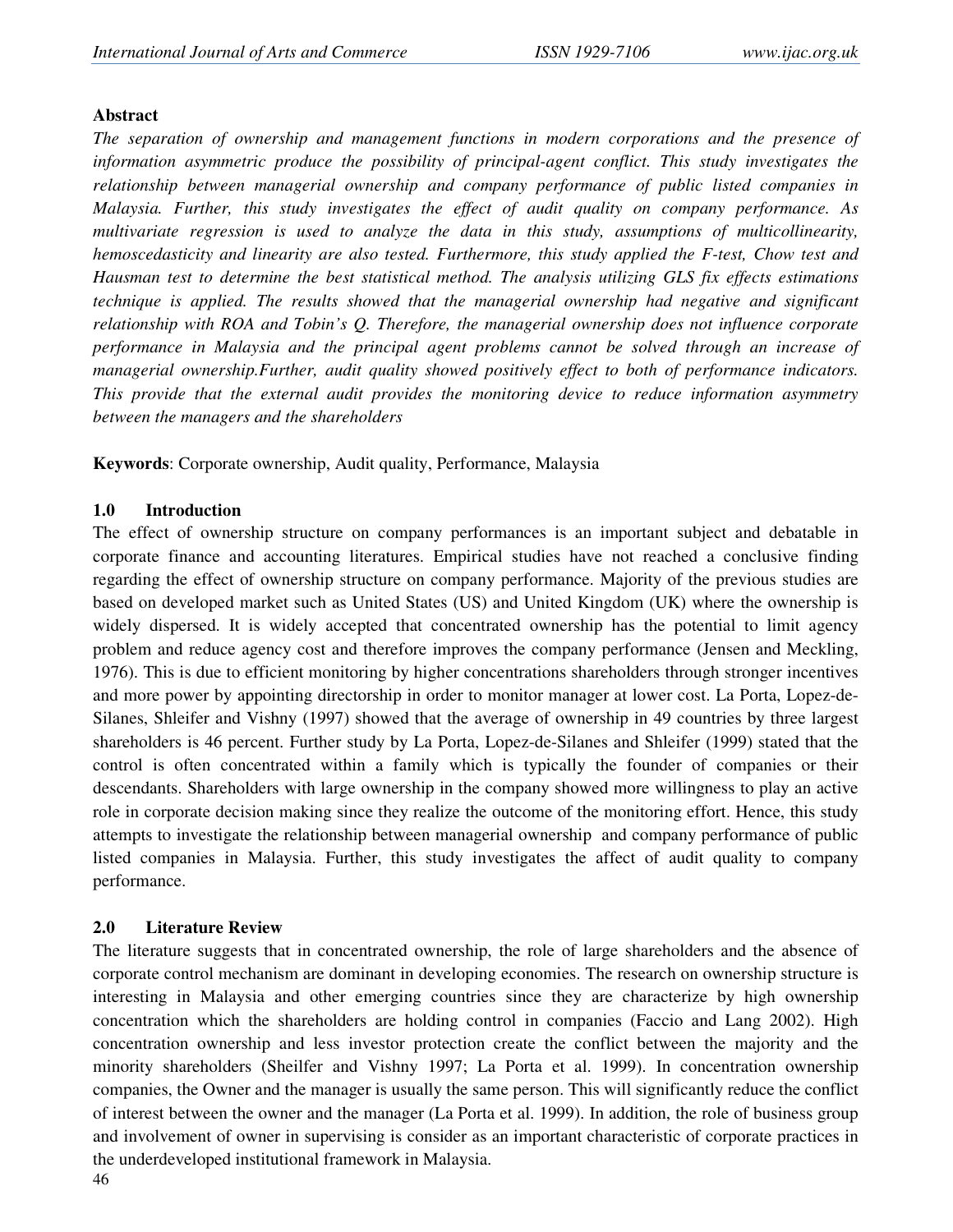In concentrated ownership companies, large shareholders could play an important role in monitoring the manager. The existence of large shareholders will help to monitor the managerial decisions. As a result, the agency conflict will be reduced and the company performance will be improved (Lehman and Weigand 2000; Sheilfer and Vishny 1986). The involvement of shareholder as a member of the board of director will increase the degree of monitoring toward the manager. The underlying assumption is to realign the ownership and corporate control in order to enhance the company performance. Lehman and Weigand (2000) stated that the incentive to monitor increase in ownership concentration as well as improving the control in companies.

 The convergence-of-interest and the efficient monitoring hypothesis propose that the existence of large shareholders and concentrated ownership influence the level of agency cost and companies performance. The important issue in agency theory is to solve the agency problem and reduce the asymmetric information between the shareholders and the manager. The nature of company ownership structure will affect the agency problem between the shareholders and the manager. Problem arises when the company ownership dispersed is different compared to a company with concentrated ownership. Dispersed ownership is typical for US, UK and Japan companies. Most of the conflicts in the companies in these countries are between managers and shareholders (Jensen and Meckling, 1976). However, in concentrated ownership especially among companies in Western Europe and the most of Asian countries, conflict arises between controlling shareholders and minority shareholders (Fan and Wong, 2002).

Ownership structure determines the nature of agency conflict as well as distribution power and control in company (Jensen and Warner 1988). Sheilfer and Vishny (1997) stated that majority shareholder as a control mechanism to solve agency conflict. This opinion supported by Kabir, Cantrijn and Jeunink (1997) where they found that more concentrated ownership provide an effective monitoring toward the manager. Controlling shareholders with large ownership concentration have incentive and power to acquire necessary information in order to supervise the manager. Higher ownership concentration is expected to reduce agency cost and to improve the company's performance as well.

Finding by Claessens, Djankov and Lan (2002) indicated that controlling of single shareholder is prevalent in more than two-third of the firm in Asian countries where separation of ownership and control is rare. Therefore, the owner has significant power to pursue their own interest with the expense of minority shareholders. Shleifer and Vishny (1997) stated that controlling shareholders might not have a convergence of interests with minority shareholders. With the effective control of company, the owner is able to determine daily operation and profit sharing among shareholders. The minority shareholders are entitle to cash flow rights of their share. However, they will face uncertainty which entrenched control owner may opportunistically deprive them of their right. This creates an 'entrenchment effect' (Morck et al., 1998).

#### **3.0 Hypothesis Development**

#### **3.1 Managerial Ownership and Companies Performance**

According to Jensen and Meckling (1976), the managerial ownership has a potential to align the interest between the manager and the shareholders. Recent studies had examined the relationship between managerial ownership and corporate performance. Jensen (1983) stated that the most powerful link between shareholders wealth and executive wealth is direct ownership of shares by manager. This statement supported by Porter (1992) who believed that outside owner should be encouraged to hold larger shares and to take a more active and constructive role in companies. Academic and researchers that underwent the study of the clash between the motivations of investors and managers found that the simplest way to resolve this conflict is to have a significant ownership commitment from corporate managers. Assuming that manager's objectives parallel with shareholders' objectives, conflict between the shareholder and the manager can be resolved when manager holds ownership in companies. Fama and Jensen (1983) and Morck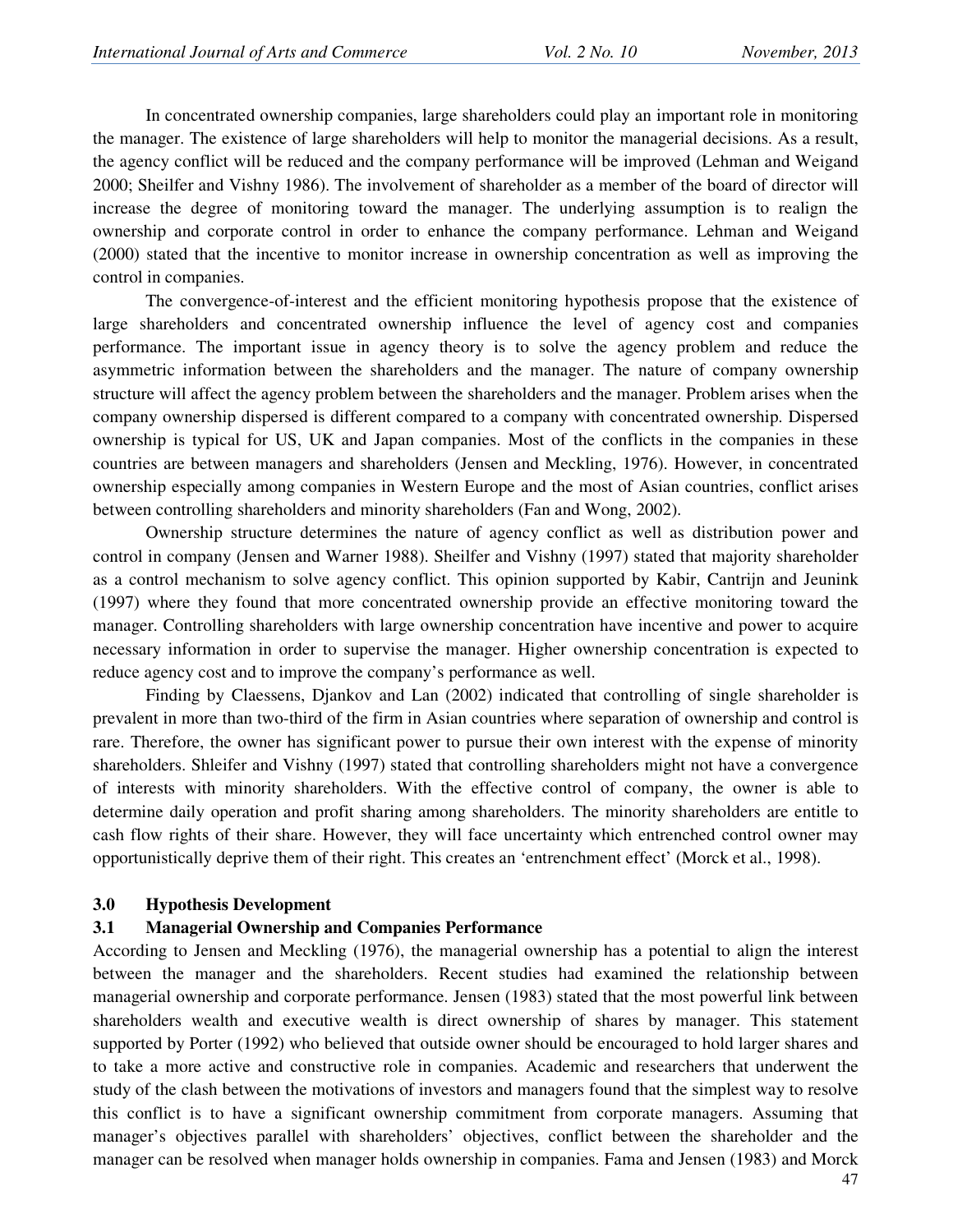et al. (1988) asserted that when a manager owns low level of company equity, they tend to have higher incentives to keep their strategies in line with the preferences of other owners since their bonding to firm's outcome is high. However, when managerial ownership reaches at a certain point, they would allocate the firm resources for their own interest (McConnell and Servaes, 1995).

Researches that focus on relationship between managerial ownership and company performance showed an inconclusive result. Morck et al. (1988) found Tobin's Q to increase and decrease with managerial ownership. McConnell and Servaes (1990) found an inverted U-shaped relation between Tobin's Q and managerial ownership, with an inflection point between 40 percent to 50 percent ownership. Hermalin and Weisbach (1991) found a positive relationship between Tobin's Q and management ownership up to 1 percent, a negative relation for ownership between 1 percent to 5 percent, becoming positive again in the ownership range 5 percent to 20 percent, and turning negative for ownership exceeding 20 percent. Short, Zhang and Keasey (1999) in their studies found non-linear relationships between directors' shareholding and company performance. Therefore, empirical evidences on the relationship between managerial ownership and company performance suggests that the size of insider ownership does matter and the effect can be either both positive and negative. The positive relation at low level of managerial ownership suggests the incentive alignment while the negative relation at high levels of managerial ownership provides the evidence that managers become entrenched and can indulge in non-value-maximizing activities without being disciplined by the shareholders (Himmelberg et al., 1999).

Large empirical literature investigates the relationship between managerial ownership and firm's performance and provides mixed result. Jensen and Meckling (1976) argue that agency cost and managerial ownership are negatively related and have positive relationship between managerial ownership and firm's performance. The convergence of interest hypothesis suggests a positive relationship between managerial ownership and firm's performance due to lower agency cost. While a negative relationship between managerial ownership and firm's performance is suggested by entrenchment hypothesis which explain that managerial ownership above a certain threshold will have destroying effect due to conflict between large block holders. A manager owning the large fraction of the shares in the firm bears the consequences of managerial action that either create or destroy the firm performance. Therefore, managerial shareholders are likely to work hard and create better investment decision and high managerial ownership firms should perform better. This study utilized the agency theory framework and the following null hypothesis is proposed:

H01: The higher concentrated managerial ownership exhibit the higher company performance.

The performance measure for this study included ROA and Tobin's Q. Therefore, the hypotheses for each performance indicators are:

H01a: The higher concentrated managerial ownership exhibit the higher company's ROA. H01b: The higher concentrated managerial ownership exhibit the higher company's Tobin's Q.

## **3.2 Audit Quality and Corporate Performance**

48 The demand for quality audit has also been motivated by the need to manage agency conflict. Information asymmetry between shareholder and manager creates a moral hazards problem. According to Jensen and Meckling (1976) and Watt and Zimmerman (1983) managers will pursue their self interest at the expense of shareholders. Agency theory predicts that agent and principals will recognise that it can be mutually beneficial to reduce the moral hazard and will devise arrangement to align their self-interest. Independent audit will provides a monitoring device designed to improve information about company performance and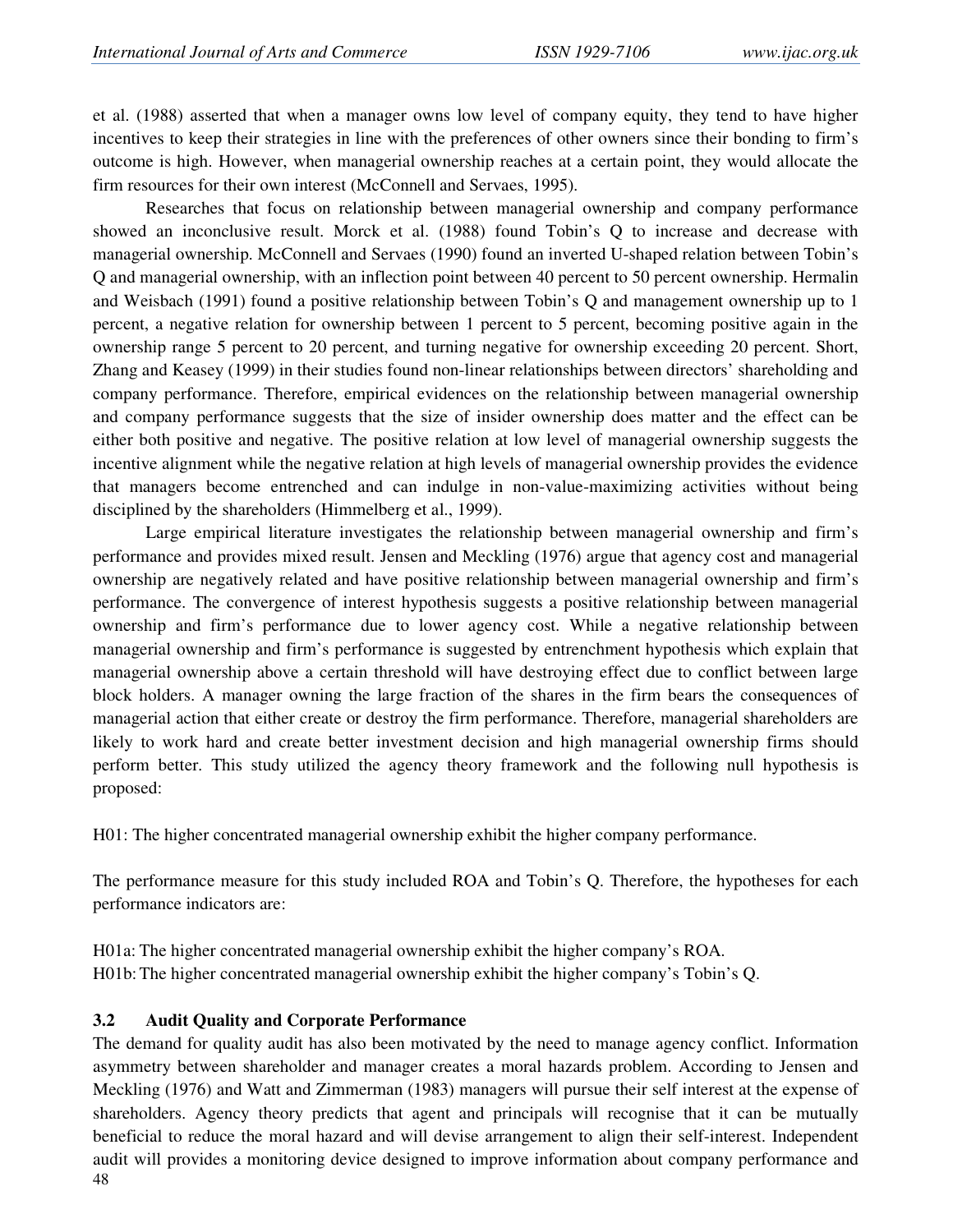reduce information asymmetry. The greater the agency conflict between manager and shareholders, the greater agency cost, and the greater the demand for audits identified as high quality (Palmrose 1986; Francis and Wilson 1988; De Fond 1992; Creswell et al. 1995). Assuming that quality audit might reduce agency cost where auditor provide an indicators about the credibility of financial statement information. As a consequence, lower monitoring cost could lead to better performance of corporation. This leads to the following hypothesis in the null form:

H02: Companies with higher quality auditor are associated with higher performance.

The performance measure for this study included ROA and Tobin's Q. Therefore, the hypotheses for each performance indicators are:

H02a: Companies with higher quality auditor are associated with higher ROA.

H02b: Companies with higher quality auditor are associated with higher Tobin's Q.

## **4.0 Model for Ownership Structure, audit quality and performance**

The econometric model developed comprises two equations. The first model utilizes ROA as performance indicator and second model utilize Tobin's Q as performance indicators. These equations are tested in the current paper and are formally presented below:

## **Model 1: Ownership structure, audit quality and ROA**

ROAit en de la construction de la construction de la construction de la construction de la construction de la construction<br>En 1990 en la construction de la construction de la construction de la construction de la construction d

α₀+β*1*LMAN-+β*2*AQ-+β*3*LSIZE-+β*4*GROW-+β*5*LEV-+β*6*LPRO-+β*7*AGE-+β*8*PR-+β*9*IP-+β*10*C Pit+β11CONit+β12PLANit+β13IPCit+β14TECHit+β15TRADit+εit

(1) Notes:

| Return on Asset of company                                             |
|------------------------------------------------------------------------|
| Intercept/constant term.                                               |
| Log of managerial ownership                                            |
| Audit quality                                                          |
| Log size (log of total assets)                                         |
| Growth                                                                 |
| Leverage                                                               |
| Log of profitability                                                   |
| Company age                                                            |
| Properties (1 for the firm operated in PR sector, otherwise 0)         |
| Industrial Product (1 for the firm operated in IP sector, otherwise 0) |
| Consumer Products (1 for the firm operated in CP sector, otherwise     |
| $\left( 0\right)$                                                      |
| Construction (1 for the firm operated in CON sector, otherwise 0)      |
| Plantations (1 for the firm operated in PLAN sector, otherwise 0)      |
| Infrastructure Project Companies (1 for the firm operated in IPC       |
| sector, otherwise 0)                                                   |
| Technology (1 for the firm operated in TECH, otherwise 0)              |
| Trading and services (1 for the firm operated in TRAD sector,          |
|                                                                        |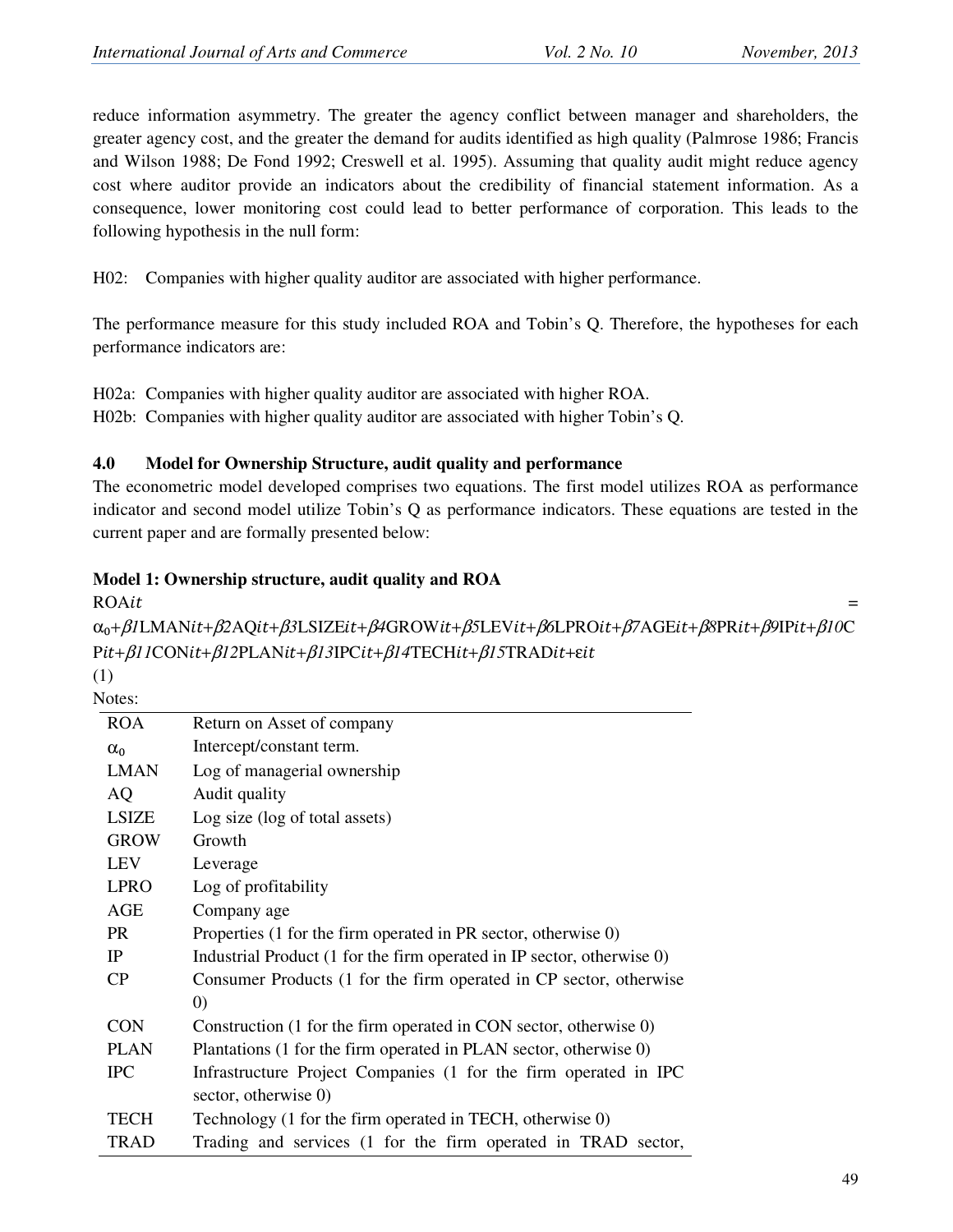| otherwise $0$ )  |  |
|------------------|--|
| Error term       |  |
| <i>i</i> th firm |  |
| tth period       |  |

#### **Model 2: Ownership structure, audit quality and Tobin's Q**

#### $Qit$  $\mathcal{L}=\mathcal{L}^{\mathcal{L}}$  , where  $\mathcal{L}^{\mathcal{L}}=\mathcal{L}^{\mathcal{L}}$  , where  $\mathcal{L}^{\mathcal{L}}=\mathcal{L}^{\mathcal{L}}$  , where  $\mathcal{L}^{\mathcal{L}}=\mathcal{L}^{\mathcal{L}}$

α₀+β*1*LMAN-+β*2*AQ-+β*3*LSIZE-+β*4*GROW-+β*5*LEV-+β*6*LPRO-+β*7*AGE-+β*8*PR-+β*9*IP-+β*10*C Pit+β11CONit+β12PLANit+β13IPCit+β14TECHit+β15TRADit+εit

(2) Notes:

| vw.          |                                                                                          |
|--------------|------------------------------------------------------------------------------------------|
| Q            | Tobin's Q                                                                                |
| $\alpha_0$   | Intercept/constant term.                                                                 |
| <b>LMAN</b>  | Log of managerial ownership                                                              |
| <b>AQ</b>    | Audit quality                                                                            |
| <b>LSIZE</b> | Log size (log of total assets)                                                           |
| <b>GROW</b>  | Growth                                                                                   |
| <b>LEV</b>   | Leverage                                                                                 |
| <b>LPRO</b>  | Log of profitability                                                                     |
| AGE          | Company age                                                                              |
| PR           | Properties (1 for the firm operated in PR sector, otherwise 0)                           |
| $_{\rm IP}$  | Industrial Product (1 for the firm operated in IP sector, otherwise                      |
|              | (0)                                                                                      |
| $\rm CP$     | Consumer Products (1 for the firm operated in CP sector,                                 |
|              | otherwise 0)                                                                             |
| <b>CON</b>   | Construction (1 for the firm operated in CON sector, otherwise 0)                        |
| <b>PLAN</b>  | Plantations (1 for the firm operated in PLAN sector, otherwise 0)                        |
| <b>IPC</b>   | Infrastructure Project Companies (1 for the firm operated in IPC<br>sector, otherwise 0) |
| <b>TECH</b>  | Technology (1 for the firm operated in TECH, otherwise 0)                                |
| <b>TRAD</b>  | Trading and services (1 for the firm operated in TRAD sector,                            |
|              | otherwise 0)                                                                             |
| ε            | Error term                                                                               |
| i            | <i>ith</i> firm                                                                          |
| t            | tth period                                                                               |

## **5.0 Data**

Data of this study was collected from secondary sources. Accounting information was collected from Osiris database. Ownership data was collected from the list of thirty largest shareholders in annual report which is downloaded from Bursa Malaysia website. After considering the incomplete information, there were 730 usable samples covering three periods from the 2007 to 2009. Therefore, the study comprises 2190 observation (730 companies x 3 years). However, the companies classified under the finance sector were excluded in this study because of their unique features and business activities, as well as differences in compliance and regulatory requirement. Normality check of the data was also carried out and some of the measures were transformed into logarithm to control for skewed nature of data. As multivariate regression is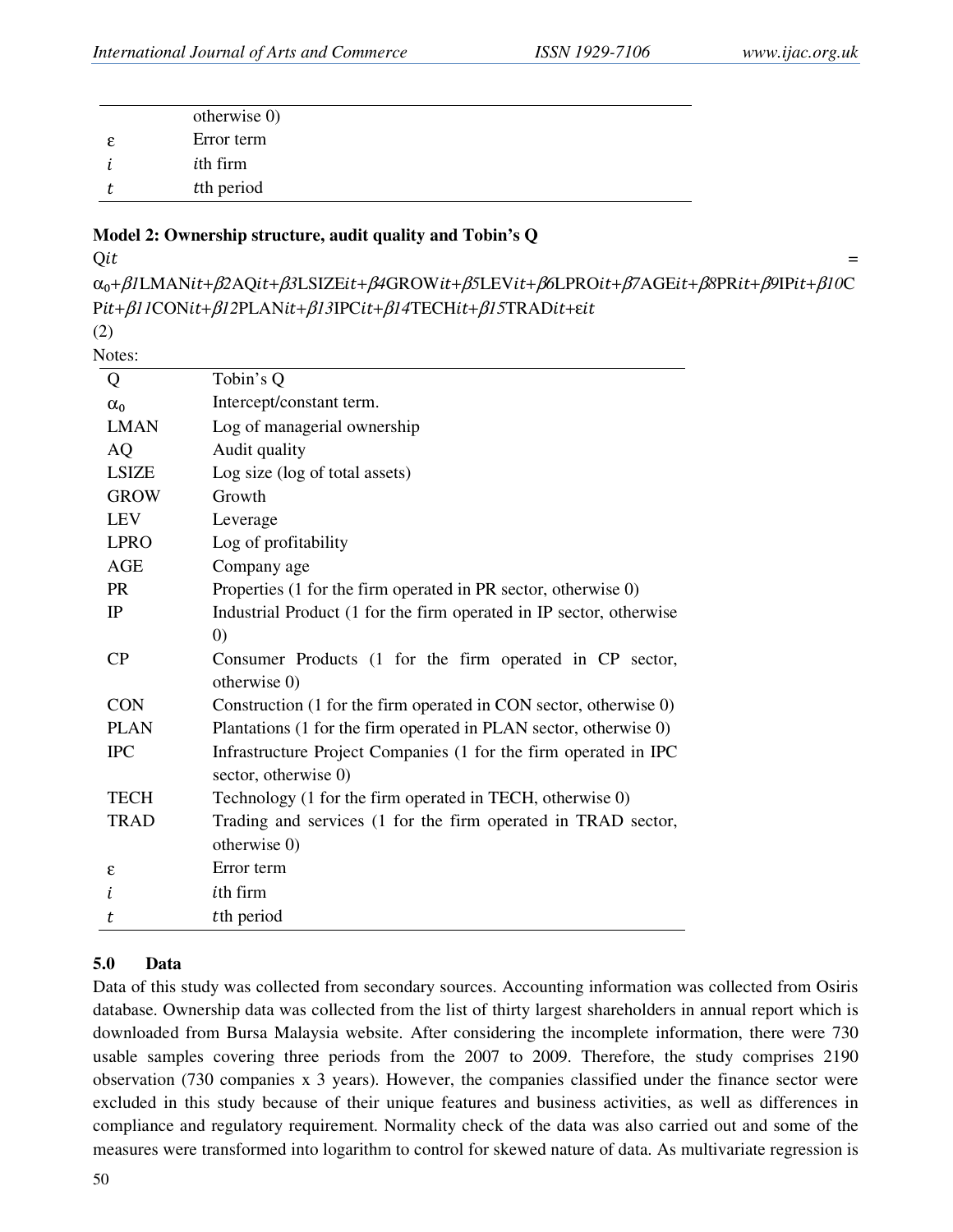used to analyze the data in this study, assumptions of multicollinearity, hemoscedasticity and linearity are also tested.

#### **6.0 Result**

#### **6.1 Result of data Stationary Normality Test**

The result of data stationary normality test using data mean, medium, standard deviation, skewness and kurtosis are shown in table 1. According to Tabachnick and Fidell (2001), to use of the analysis of variance for the population or samples of observation is assumed to be normally distributed and it is important where to conduct parametric statistical techniques. Population or sample assumed normally distributed when mean of variables similar to value of medium, skewness value is zero and kurtosis value equal to 3. Skewness and kurtosis are two components in determining normality (Pallant, 2005). The diagnostic test showed that no variables have the value of mean equal to value of median. In addition the skewness value of variables are mix both positively and negatively indicating that their distributions are skewness to the right side as well as to left side of the curve. Sample assumed normally distributed if skewness value is zero. The kurtosis value of variables range from 1.026 (AQ) to 578.334 (ROA) and no variable showed the value of 3. Therefore, it indicates that the result violates the assumption of normally distribution.

 Utilizing SK test to evaluate the normality for all variables also showed it significant at 1 percent (P<0.01) and these means all the variables are failed to fulfill the normality test. Since the data distribution is not normally distributed, the estimation method of ordinary least square (OLS) to analyse the sample data would produces bias and inefficient estimators. Therefore, the generalized least square (GLS) method of estimation is more appropriate and it is expected to yield a much better result (Gujarati 2003). The issue which involves the variables of non-normal distribution is quite common in research that involves a large sized sample (Pallant, 2005). In fact, this argument is agreed by Norusis (2000) and Kleinbaum, Kupper, Muller, and Nizam (1998), who explain that variance analysis is not heavily dependent on the assumption of normality since the data is large. As a result, the assumption of normality is not seriously offended since this study covers a large sample size.

|                 | <b>ROA</b> | <b>TQ</b> | <b>LMA</b><br>N | $AQ^a$   | <b>LSIZE</b> | <b>GRW</b> | <b>LEV</b> | <b>LPRO</b> | <b>AGE</b> |
|-----------------|------------|-----------|-----------------|----------|--------------|------------|------------|-------------|------------|
| Mean            | 0.064      | 0.617     | 1.178           | 0.540    | 5.531        | 1.422      | 0.188      | 4.239       | 15.396     |
| Median          | 0.060      | 0.330     | 1.540           | 1.000    | 5.480        | 0.710      | 0.060      | 4.192       | 13.000     |
| Maximum         | 11.08      | 38.000    | 1.990           | 1.000    | 7.850        | 14.900     | 16.174     | 6.962       | 50.000     |
| Minimum         | $-21.94$   | $-1.350$  | $-2.000$        | 0.000    | 0.780        | 0.010      | $-0.062$   | 1.041       | 0.000      |
| Std. Dev        | 0.698      | 1.638     | 0.854           | 0.498    | 0.661        | 1.940      | 0.877      | 0.782       | 11.242     |
| <b>Skewness</b> | $-15.280$  | 12.668    | $-1.796$        | $-0.161$ | $-0.324$     | 3.014      | 13.292     | $-0.022$    | 1.312      |

Table 1: Results of normality test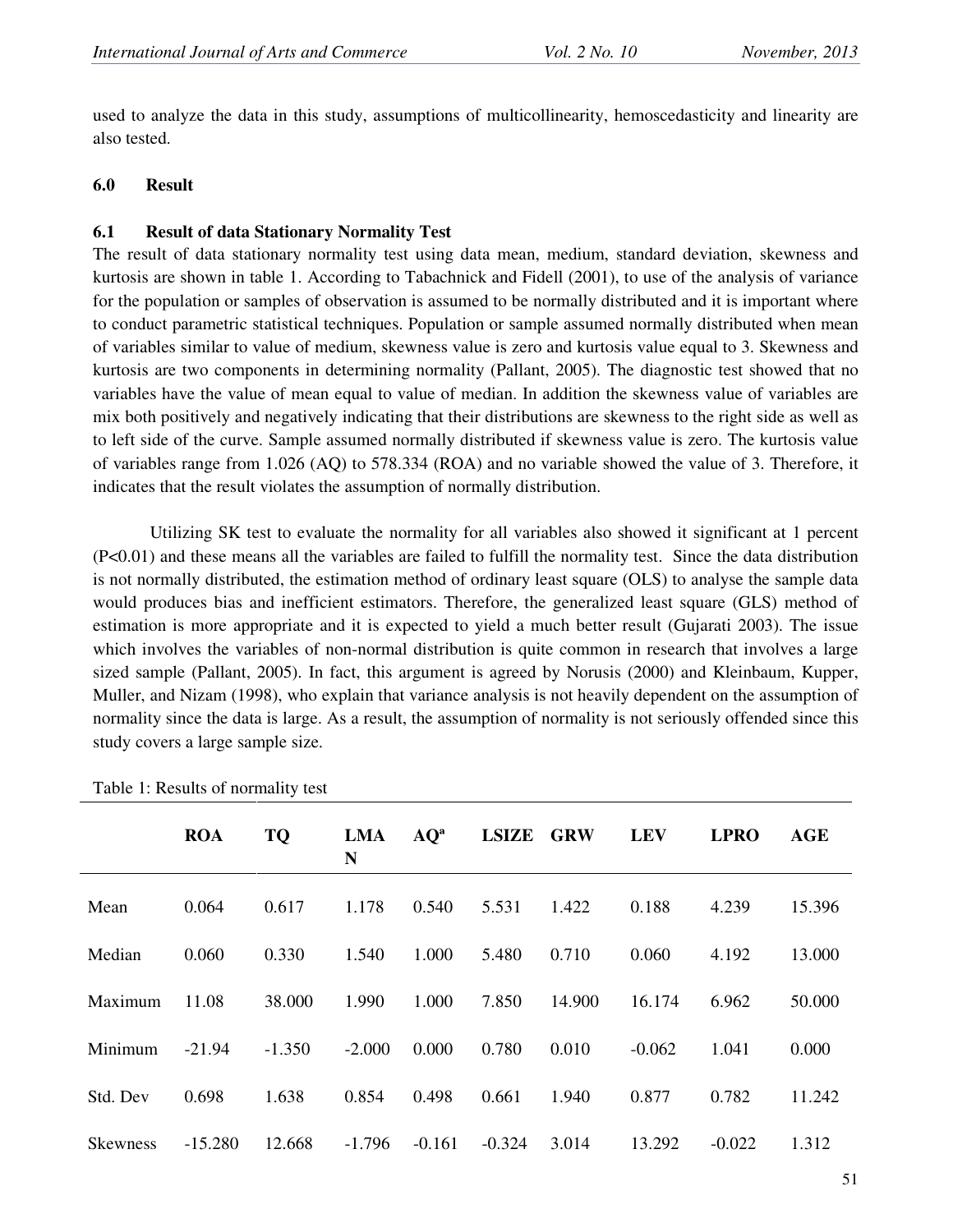| International Journal of Arts and Commerce |         |         |         | <i>ISSN 1929-7106</i> |         |         | www.ijac.org.uk |         |         |
|--------------------------------------------|---------|---------|---------|-----------------------|---------|---------|-----------------|---------|---------|
| Kurtosis                                   | 578.334 | 233.686 | 5.584   | 1.026                 | 7.998   | 13.876  | 203.880         | 3.868   | 3.984   |
| <b>SKtest</b>                              | 4378.97 | 3932.55 | 711.18  |                       | 284.39  | 1413.49 | 3992.05         | 28.27   | 428.90  |
| Probability                                | $0.00*$ | $0.00*$ | $0.00*$ | $0.00*$               | $0.00*$ | $0.00*$ | $0.00*$         | $0.00*$ | $0.00*$ |

*Notes:* 

- 1. The  $*$  denotes p-value significance at 1 percent level (P<0.01).
- 2. ROA = Return on assets, TQ = Tobin's Q Ratio, LMAN = Log Managerial ownership,  $AQ =$  audit quality,  $LSIZE = Log$  total assets,  $GRW =$  market value of share divided by book value of share, LEV = total debt divided by total assets, LPRO =  $log$  profit or loss, AGE= year of listing.
- 3. ª Denotes dummy variable.

#### **6.2 Results of Multicollinearity Test**

This study must ensure that the data must be independent of one another. It means that observations or independent variables must not be influenced by other independent variables (Pallant, 2005). According to Steven (1996), it is very serious if this assumption is violated. He added that each study must ensure that all observations are independent. This study is based on Pair-wise Pearson correlation matrix for the variables and the results are provided in tables 2. It indicates that multicollinearity is not a problem, as the correlations between all variables are relatively low. According to Gujarity (2003), multicollinearity could be a problem when the correlation exceeded 0.80. The low intercorrelation among the explanatory variables used in the regression indicates no reason to suspect serious multicollinearity.

|              | <b>ROA</b>         |                 | TQ LMAN AQ <sup>a</sup> LSIZ GRW LEV |                 | $\bf{E}$        |                 |       | <b>LPR</b><br>$\mathbf 0$ | <b>AGE</b> |
|--------------|--------------------|-----------------|--------------------------------------|-----------------|-----------------|-----------------|-------|---------------------------|------------|
| <b>ROA</b>   | 1.000              |                 |                                      |                 |                 |                 |       |                           |            |
| TQ           | $0.049*$           | 1.000           |                                      |                 |                 |                 |       |                           |            |
| <b>LMAN</b>  |                    |                 | 1.000                                |                 |                 |                 |       |                           |            |
|              | $0.036*$<br>$\ast$ | 0.175<br>$\ast$ |                                      |                 |                 |                 |       |                           |            |
| $AQ^a$       | 0.064              | 0.031           | $-0.197$                             | 1.000           |                 |                 |       |                           |            |
| <b>LSIZE</b> | $-0.30*$           | $-0.021$        | $-0.274*$                            | 0.217<br>$\ast$ | 1.000           |                 |       |                           |            |
| <b>GRW</b>   | $0.062*$           | $\ast$          | $0.187 - 0.366*$                     | 0.201<br>$\ast$ | 0.460<br>$\ast$ | 1.000           |       |                           |            |
| <b>LEV</b>   | $0.126*$           | 0.255<br>$\ast$ | $-0.023$                             | 0.007           | 0.107<br>$\ast$ | 0.003           | 1.000 |                           |            |
| <b>LPRO</b>  | $0.093*$           | 0.242<br>$\ast$ | $-0.297*$                            | 0.231<br>$\ast$ | 0.657<br>$\ast$ | 0.547<br>$\ast$ | 0.025 | 1.000                     |            |
| <b>AGE</b>   | 0.018              | 0.015           | $-0.277*$                            | 0.134<br>$\ast$ | 0.322<br>$\ast$ | 0.273<br>$\ast$ | 0.020 | 0.255<br>$\ast$           | 1.000      |

Table 2: Result of multicollinearity test using Pearson Correlation matrix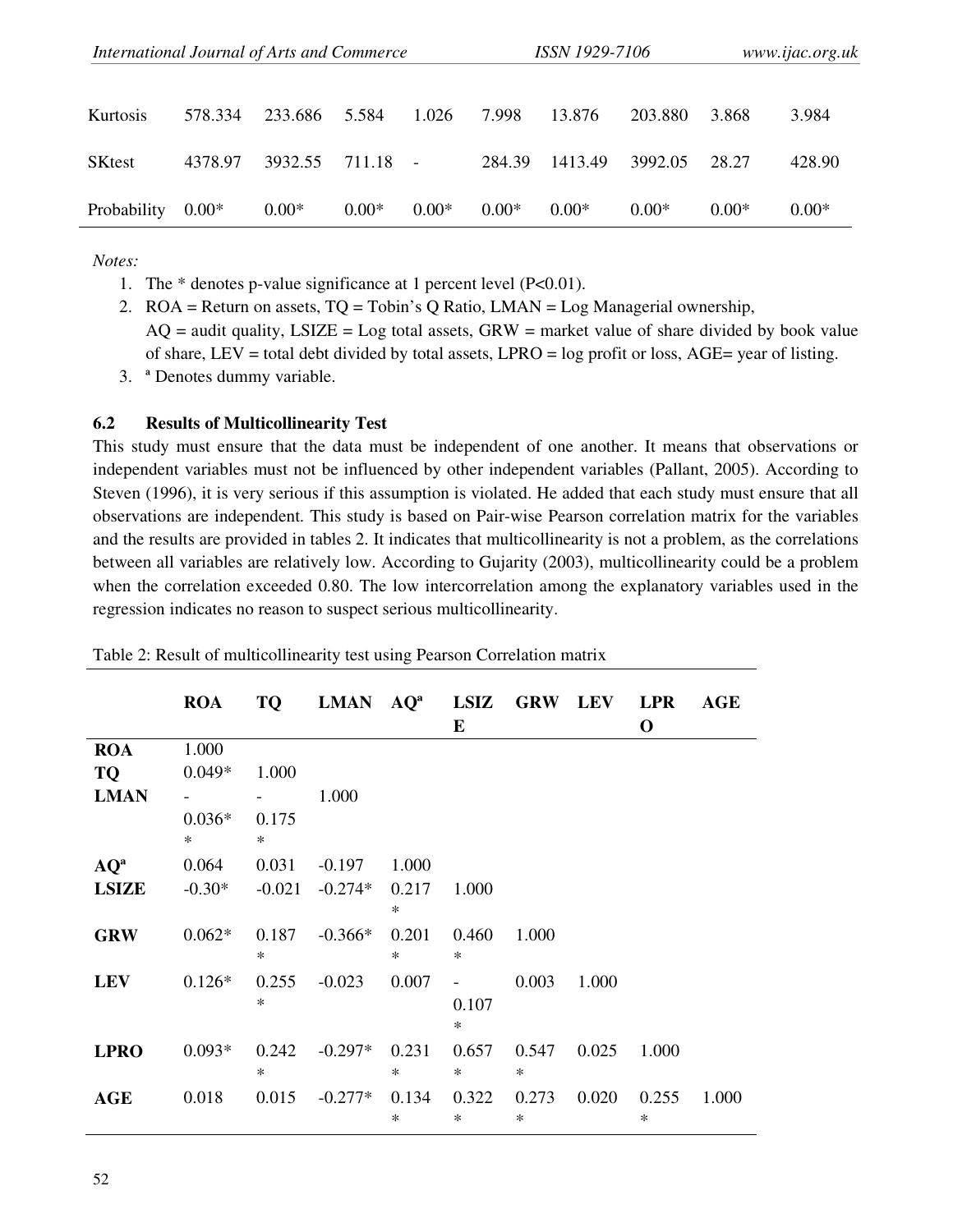*Notes:* 

- 1. The \* and \*\* indicate correlation are significant at the 0.01 (2-tailed) and 0.005 (2-tailed) levels, respectively.
- 2. ROA = Return on assets, TQ = Tobin's Q Ratio, LMAN = Log Managerial ownership, AQ = audit quality,  $LSIZE = Log$  total assets,  $GRW =$  market value of share divided by book value of share, LEV = total debt divided by total assets, LPRO =  $log$  profitability, AGE = year of listing.
- 3. ª Denotes dummy variable.

## **6.3 Results of Regression Analysis on ROA**

The analysis begin with the report of the regression using generalized least square (GLS) estimations technique on ROA in model 1 and Tobin's Q in Model 2. The F-statistic for model 1 and model 2 are statistically significant at  $1\%$  level. The R<sup>2</sup> for models 1 and model 2 indicated the value 0.18 and 0.29 respectively. The adjusted  $\mathbb{R}^2$  for model 1 recorded the value 0.16 and 0.28 for model 2. The regression analyses using GLS estimation technique on ROA and Tobin's Q reported in table 3.

## **6.3.1 The Effect of Ownership and ROA**

The regression utilizing GLS estimation technique reported in table 3 showed that the managerial ownership coefficient is negative and statistically significant at 5 percents level. The coefficient of man ownership (LMAN) is -0.012 and this explained that if 1 percent increase in managerial ownership would lead to 0.012 percent decreased percent in ROA. This is consistent with studies by Morck et al. (1988), Demsetz and Lehn (1985), Shleifer and Vishny (1997) and Himmelberg et al (1999). Another studies by Loderer and Martin (1997) and Demsetz and Villalonga (2001) found no relationship between managerial ownership and ROA. The result is statistically failed to support hypothesis H01a.The result is consistent with entrenchment hypothesis which suggests a negative relationship between managerial ownership and firm's performance. The entrenchment theory emphasizes that the manager of the firm uses the resources for their personal benefit, and decrease the firm's performance. The finding contradicts with the agency theory which proposed that the increases of managerial ownership will increase the firm performance. Audit quality shows a positive relationship with ROA. The coefficient of audit quality 0.013 explain that company with big four auditor had 0.013 percent higher in ROA compared to company with non big four auditors. This finding supports the H03a which stated that companies with higher quality auditor are associated with higher corporate performance. This is due to the quality audit might reduce agency cost where auditor provide and indicators about the credibility of financial statement information.

## **6.3.2 The Effect of Ownership and Tobin's Q**

Model 1 on table 3 report the managerial ownership coefficient on Tobin's Q is negative and significant at 5 percents level  $(P<0.05)$ . The coefficient of LMAN recorded the value  $-0.086$  shows that 1 percent increase in managerial ownership will lead to decrease 0.086 percent in Tobin's Q, and therefore the result reject the hypothesis H01b. This is not surprising since the result may be attributed to the managerial entrenchment which results in a decrease of firm performance for increasing of managerial ownership (Ming and Gee, 2008). The relationship between audit quality and Tobin's Q is positive and significant at 1 percent (P<0.01). The company with big four auditor had 0.095 percent higher in Tobin's Q compared to company with non big four auditors. This finding supports the hypothesis H03b which stated that companies with higher quality auditor are associated with higher corporate performance. This is due to the quality audit might reduce agency cost where auditor provide and indicators about the credibility of financial statement information.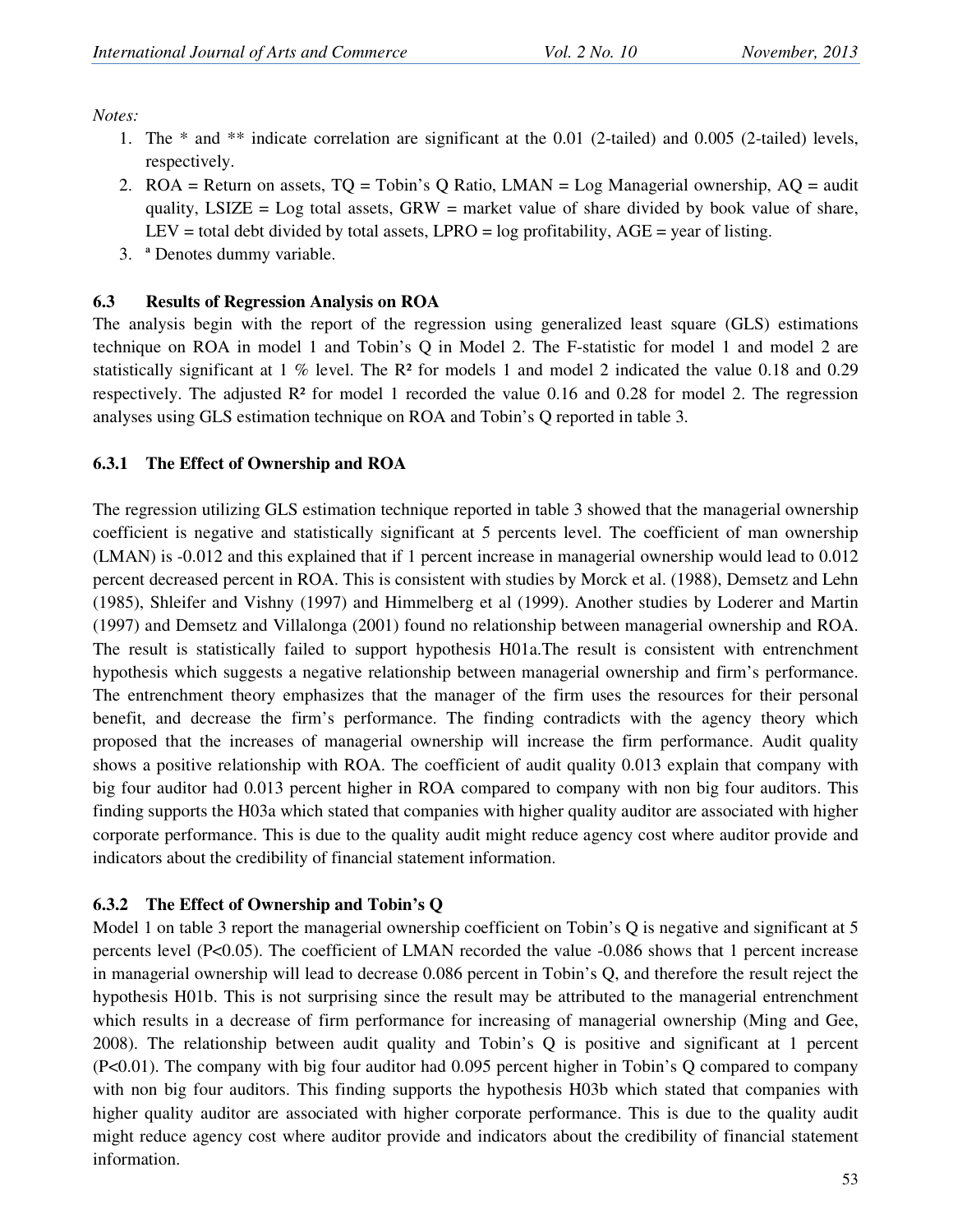| Independent              | <b>Hypotheses</b> | <b>ROA</b> |       | Tobin's Q  |       |
|--------------------------|-------------------|------------|-------|------------|-------|
| variables                |                   |            |       |            |       |
| Constant                 |                   | 1.015      | 0.160 | 1.724      | 0.424 |
| <b>LMAN</b>              | H01a & b          | $-0.012**$ | 0.014 | $-0.086**$ | 0.039 |
| <b>AQ</b>                | H02a & b          | 0.013      | 0.021 | $0.095*$   | 0.059 |
| Control variables        |                   |            |       |            |       |
| <b>LSIZE</b>             |                   | $-0.288*$  | 0.021 | $-0.429*$  | 0.054 |
| <b>GROW</b>              |                   | 0.008      | 0.006 | $0.181*$   | 0.016 |
| <b>LEV</b>               |                   | $0.089***$ | 0.010 | $0.342*$   | 0.025 |
| <b>LPRO</b>              |                   | $0.165***$ | 0.017 | $0.151*$   | 0.045 |
| <b>AGE</b>               |                   | $0.001**$  | 0.001 | 0.001      | 0.002 |
| PR                       |                   | $-0.062$   | 0.117 | 0.198      | 0.313 |
| $\rm IP$                 |                   | $-0.075$   | 0.114 | 0.177      | 0.306 |
| CP                       |                   | $-0.017$   | 0.116 | 0.288      | 0.311 |
| <b>CON</b>               |                   | 0.041      | 0.113 | 0.313      | 0.301 |
| <b>PLAN</b>              |                   | $-0.072$   | 0.120 | $0.589**$  | 0.324 |
| $\rm IPC$                |                   | $-0.016$   | 0.157 | 1.407***   | 0.430 |
| <b>HTL</b>               |                   | $-0.059$   | 0.189 | $1.405***$ | 0.005 |
| <b>TECH</b>              |                   | $-0.084$   | 0.128 | 0.282      | 0.344 |
| <b>TRAD</b>              |                   | $-0.544$   | 0.114 | $0.513**$  | 0.307 |
| R <sup>2</sup>           |                   | 0.18       |       | 0.29       |       |
| Adjusted R <sup>2</sup>  |                   | 0.17       |       | 0.28       |       |
| <b>F-statistics</b>      |                   | 366.85*    |       | 623.83*    |       |
| Durbin-Watson            |                   | Na         |       | 1.512      |       |
| stat                     |                   |            |       |            |       |
| Baltagi-Wu<br><b>LBI</b> |                   | Na         |       | 2.390      |       |
| (Locally<br>best<br>in   |                   |            |       |            |       |
| variance)                |                   |            |       |            |       |

Table 3: Regression for GLS estimation

Notes:

- 1. The \* indicates significant at 1 percent (P<0.01), \*\* indicates at 5 percent (P<0.05) and \*\*\* indicates at 10 percents ( $p<0.1$ ).
- 2. LMAN = Log Managerial ownership, AQ = audit quality, POL = politically connected company,  $LSIZE = Log total assets, GRW = market value of share divided by book value of share, LEV = total$ debt divided by total assets, LPRO =  $log$  profitability, AGE = year of listing, LIQ = total current assets divided by total current liability.

# **7.0 Conclusions**

Agency theory proposed that the concentrated ownership would contribute to a more effective monitoring process. Utilizing panel data of listed companies for the year 2007-2009 covering 730 listed companies on Bursa Malaysia showed that the managerial ownership failed as a controlling and monitoring mechanism to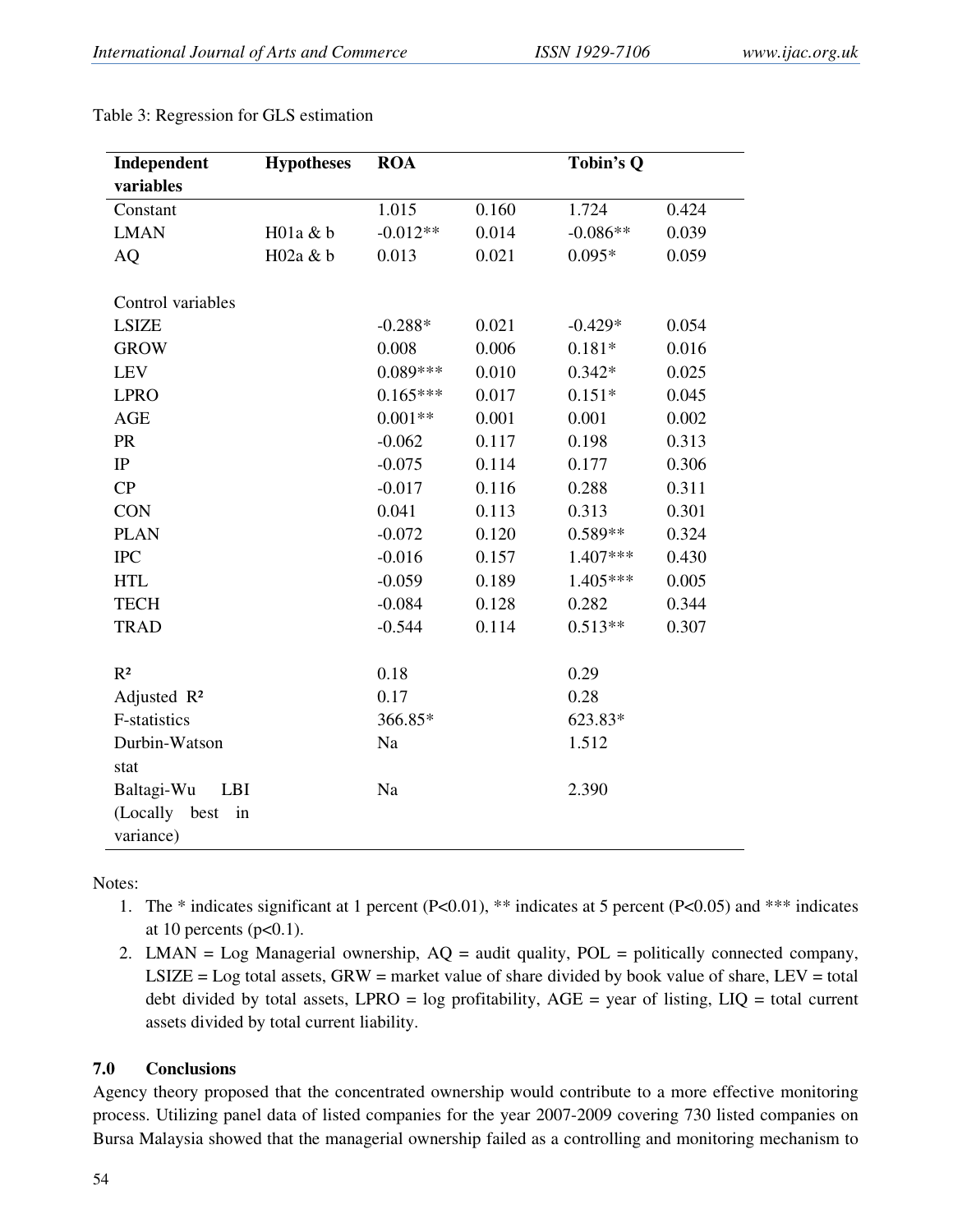neutralize the agency conflict and optimize the company performance. There is a negative effect of managerial ownership on firm performance. The findings showed that managerial ownership exhibited negative associations with ROA and Tobin's Q. Therefore, the results are inconsistent with the convergent interest hypothesis by Jensen and Meckling (1976), which proposed that more equity ownership by the managers would increase corporate performance. However, these findings are consistent with the study by Demsetz (1983), which proposed the divergence of interest hypothesis (entrenchment hypothesis) where the increment of managerial ownership will reduce the corporate performance. Demsetz (1983) suggested that providing managers with shares to align their interests with the owners may not solve the agency problems or reduce agency costs and thus fails to improve company performance. The results are also consistent with the study by Perrini, Rossi, and Rovetta (2008) who stated that managerial ownership is beneficial only in non-concentrated firms. They also suggested that the controlling owner may use his or her position in the firm to extract private benefits at the expense of the other shareholders by appointing the managers that represent their own interests. In addition, the finding is also similar with the study by Ming and Gee (2008) who proposed that the managerial ownership does not influence stock returns and dividend yields among Malaysian companies. The findings suggest that greater managerial ownership can lead to greater agency problems due to an entrenchment effect. In particular, the managers with sufficient ownership have control rights, and therefore they have the ability to influence the firms to commit the self-serving transactions and thereby expropriate wealth from outside shareholders (Shleifer&Vishny, 1986). When the managers hold a relatively large equity stake, their concentrated control allows them to use corporate disclosures for personal interests, rather than for the best interests of outside shareholders. As a conclusion, managerial ownership does not influence corporate performance in Malaysia and the principal agent problems cannot be solved through an increase of managerial ownership. This finding supports the view that the managerial ownership can lead to more severe agency problems.

Audit quality exhibited the positive and significant relationship with all performance indicators; ROA and Tobin's Q. The results indicate that companies with the Big Four auditors have better performance compared to companies with non-Big Four auditors. Financial statement auditing is an important external monitoring mechanism to verify the validity of financial statement information as well as to reduce information asymmetries and agency costs between the manager and shareholders (Watts & Zimmerman, 1993). External audit provides the monitoring device to reduce information asymmetry between the managers and the shareholders. The quality audit provided by the Big Four auditors is expected to reduce the agency costs as well as enhance the credibility of financial statements. Therefore, the lower monitoring costs would lead to better company performance. The greater expertise provided by the Big Four auditors enhance the audit quality. In addition, reputable audit firms are expected to produce high quality audit work. Most shareholders recognize the importance to choose the reputable auditors (Palmrose, 1986) since they have more incentives to produce high quality audit work and maintain their independence (Craswell& Taylor, 1991).

#### **References**

- Admati, A., P. Pfleiderer, and J. Zechner, (1994). Large shareholders activism, risk sharing, and financial market equilibirium. *Journal of Political Economy*, 102(6), 1097-1130.
- Claessens, S., Djankov, S., & Lang, L. (2002), The Separation of Ownership and Control in East Asian Corporation, *Journal of Financial Economic,* 58(1-2), 81-112.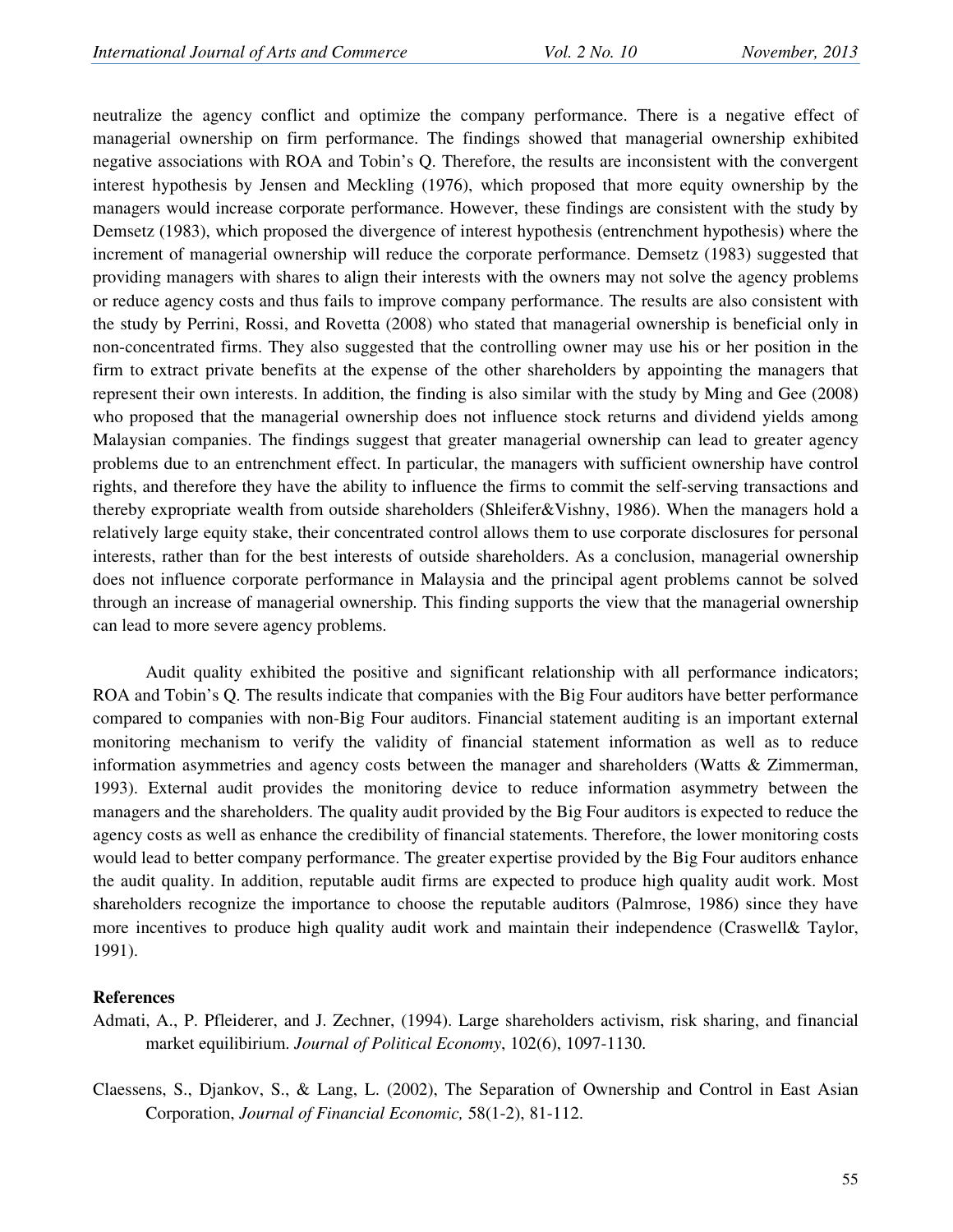- Craswell, A. T., Francis, J. R. And Taylor, S. L. (1995).Auditor brand name reputations and industry specializations.*Journal of Accounting and Economic*, 20, 297-322.
- DeFond, M., (1992), The association between changes in client firm agency cost and auditors switching. *Auditing Journal of Practice and Theory*, 16-31.
- Demsetz , H and Lehn, K. (1985), The structure of corporate ownership: Causes and consequences, *Journal of Political Economy* 93(6), 1155-1177.
- Demsetz , H and Villalonga, B. (2001), Ownership Structure and Corporate Performance, *Journal of Corporate Finance,* 7, 209-233.
- Faccio, M. &Lan, L.H.P., (2002). The ultimate ownership of Western European corporations, *Journal of Financial Economics*, 65: 365-395.
- Fama, E.F. & Jensen, M. (1983).Agency problem and residual claims.*Journal of Law and Economics* 26: 327-349.
- Fan, J. & Wong, T.J. (2002), Corporate ownership structure and informativeness of accounting earnings in East Asia. *Journal of Accounting and Economic,* 33, 401-425.
- Francis, J., Wilson, E. (1988). Auditor changes: a joint test of theories relating to agency costs and auditor differentiation. *The Accounting Review*, 663-668
- Gillan S. L. & Starks L.T. (2003a).Corporate governance, corporate ownership, and the role of institutional investors: a global perspective, *Journal of Applied Finance*, 13(2), 4-22.
- Gujarati, D. N. (2003), *Basic Econometric*, 4<sup>th</sup> Ed. New York: McGraw-hill Higher education.
- Han, K. C. & Suk, D. Y. (1998). Ownership structure and firm performance: additional evidence. *Review of Financial Economics*, 7(2), 143-155.
- Haniffa, R. and Hudaib, M. (2006), Corporate Governance Structure and Performance of Malaysian Listed Companies, *Journal of Business Finance and Accounting*, 1-29.
- Hermalin, B. E & Weisbach, M. S. (1991). The effect of the board composition and direct incentives on firm performance. *Financial Management*, 20(4), 101-121.
- Himmelberg, C.P., Hubbard, R.G. &Palia, D. (1999), Understanding the determinant of managerial ownership and the link between ownership and performance, *Journal of Financial economic*, 53(3), 353-384.
- Hirschman, A. (1971). *Exit, voice and loyalty: responses to decline in firms, organizations and states*, Harvard University Press, Cambridge, MA.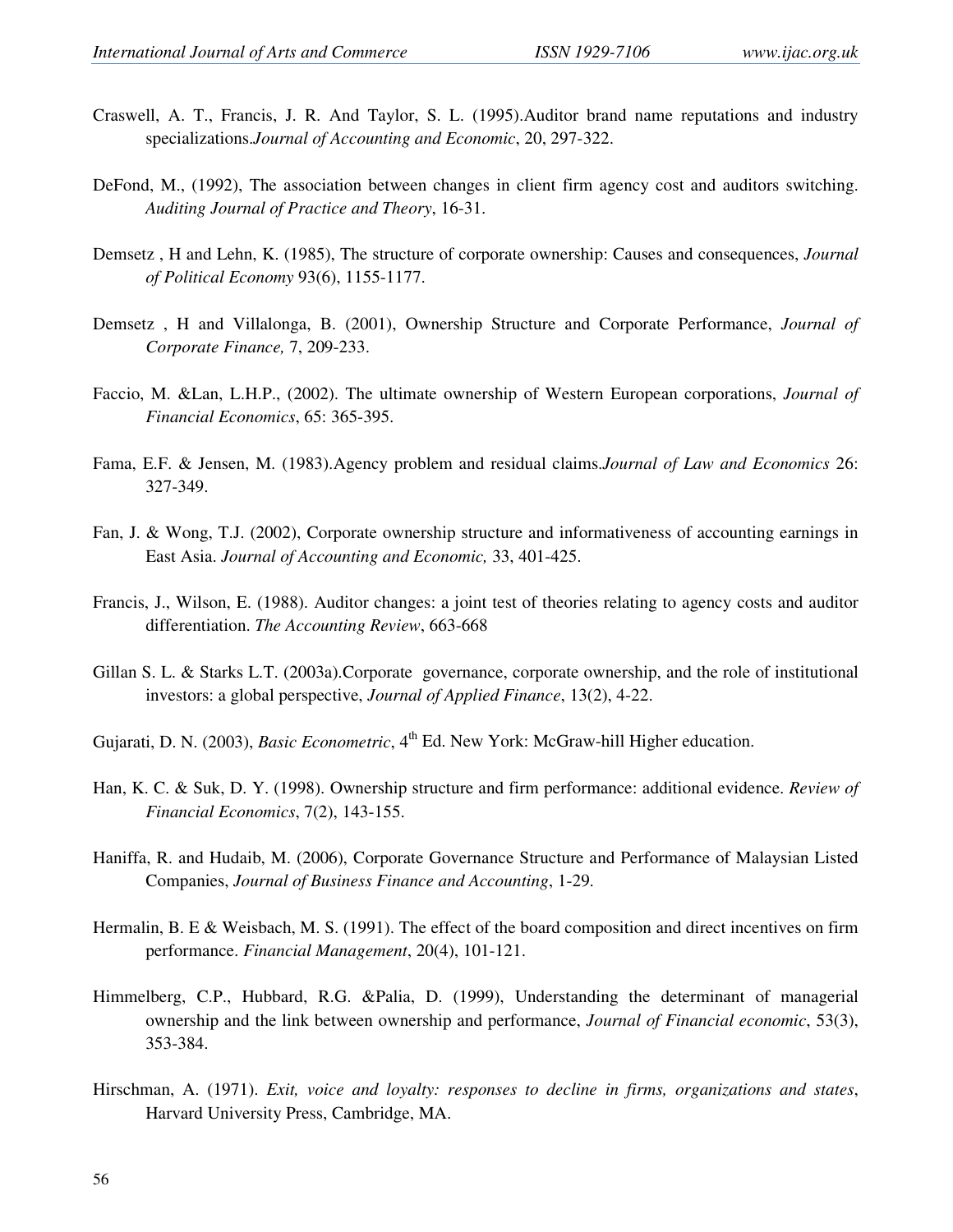- Huddart, S. (1993), The effect ot large shareholders on corporate value, *Management Science*, 39(4), pp. 1407-1421.
- Jensen, M.C (1983). Take over their causes and Consequences. *Journal of Economic Perspective*, vol. 2, no. 1, pp. 21-48
- Jensen, M. C. &Meckling, W. (1976), Theory of the Firm: Managerial behavior, agency costs, and ownership structure, *Journal of Financial Economic*, 3, 305-350.
- Jensen, M.C & Warner, J.B. (1988), The Distribution of power among corporate managers, Shareholders and directors, *Journal of Financial Economics*, 20 (1), 3-24
- Kabir, R., Cantrijn, D., &Jeunik, A. (1997). Takeover defence, ownership structure and stock returns in the Netherlands: an empirical analysis, *Strategic management Journal*, 18(2), 97-109.
- La Porta, R., Lopez-de-Silanes, F., &Shleiffer, A. (1999), Corporate ownership around the world. *Journal of Finance*, 54 (2), 471-517.
- La Porta, R., Lopez-de-Silanes, F., Shleiffer, A. &Vishny, R.W (1997), Legal Determinants of External Finance. *Journal of Finance*, 52(3), 1131-1150.
- Lehman, E. &Weigand, J. (2000), Does the Governed Corporation Perform Better? Governance Structures and Corporate Performance in Germany', *European Finance Review*, 4(2), 157-195.
- Loderer, C. & Martin, K. (1997). Executive stock ownership and performance: tracking faint traces. *Journal of Financial Economics*, 45, 223-255.
- Maug, E., (1998), Large shareholders as monitors: Is there a trade-off between liquidity and control? Journal of Finance, 53(1), 65-98.
- McConnell, J. & Servaes, H. (1990). Additional evidence on Equity ownership and corporate value. *Journal of Financial Economics,* 27(2), 131-157.
- McConnell, J. & Servaes, H. (1995). Equity ownership and the two faces of debt. *Journal of Financial Economics*, 39, 131-157.
- Ming T. C. & Gee C. S (2008). The influence of ownership structure on corporate performance of Malaysian Public Listed Companies.*ASEAN Economic Bulletin*, 25(2).195-208.
- Morck, R., Shleifer, A. &Vishny, R.W. (1988), Management ownership and market valuation: an empirical analysis, *Journal of Financial Economics,* 20, 293-315.
- Morck, R., Strangeland, D. and Yeung, B. (1998). Inherited Wealth, corporate control and economic growth: the Canadian disease?, NBER Working Paper no. W684.